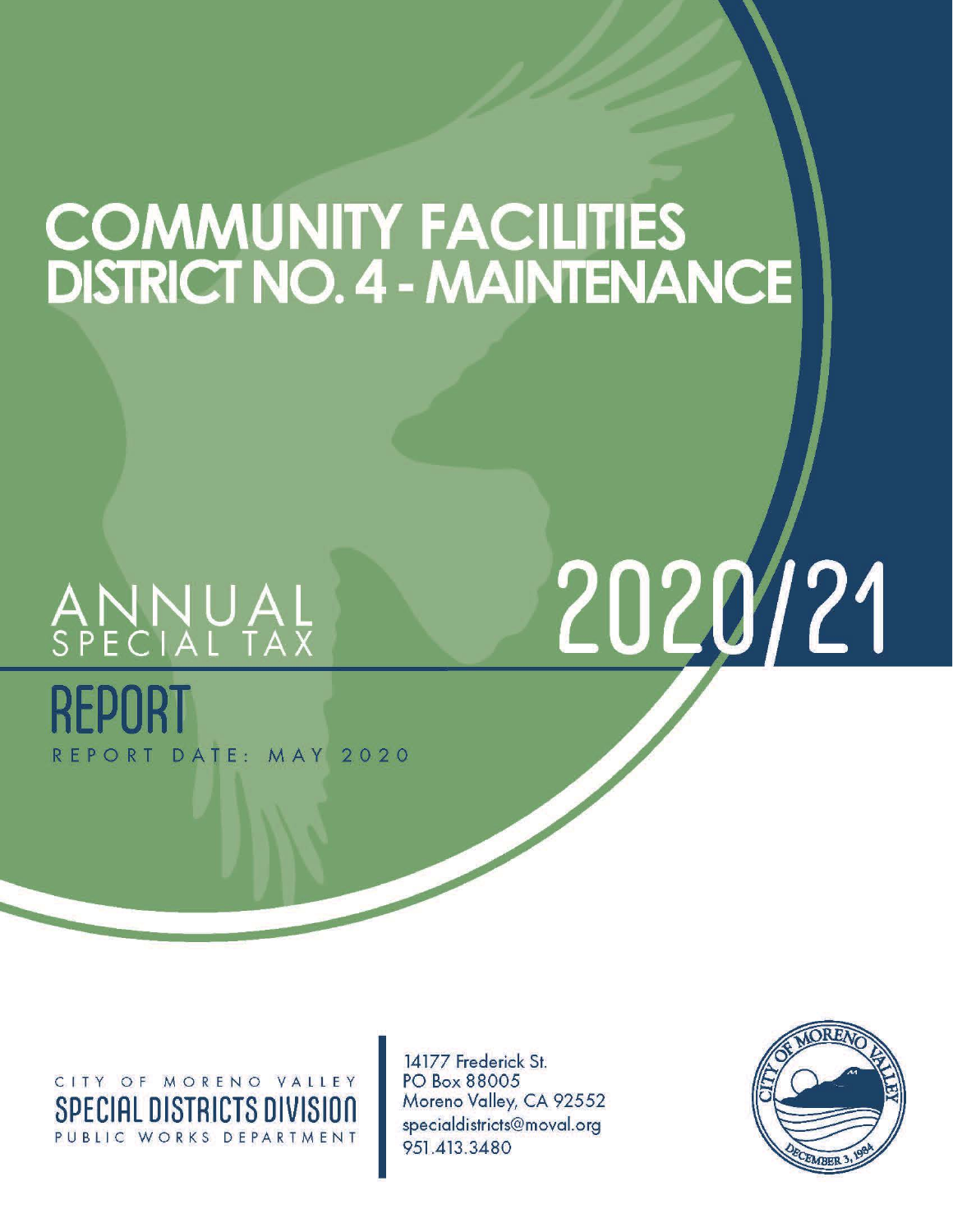## **Table of Contents**

| Ī.            | В. | i.<br>İ.<br>ii.                              |  |
|---------------|----|----------------------------------------------|--|
| ΙΙ.           |    | COMPUTATION OF THE SPECIAL TAX REQUIREMENT 4 |  |
| III.          | В. | i.<br>ii.<br>iii.                            |  |
| IV.           |    |                                              |  |
| <b>TABLES</b> |    |                                              |  |
|               |    |                                              |  |
| <b>MAPS</b>   |    |                                              |  |
|               |    | Map 1: CFD No. 4-M Boundary Map.<br>.B-1     |  |

| Map 2: CFD No. 4-M Boundary Map - Future Annexation Area B-2 |  |
|--------------------------------------------------------------|--|
|                                                              |  |
| Map 4: CFD No. 4-M Boundary Map - Annexation No. 2019-02 B-4 |  |
| Map 5: CFD No. 4-M Boundary Map – Annexation No. 2019-03 B-5 |  |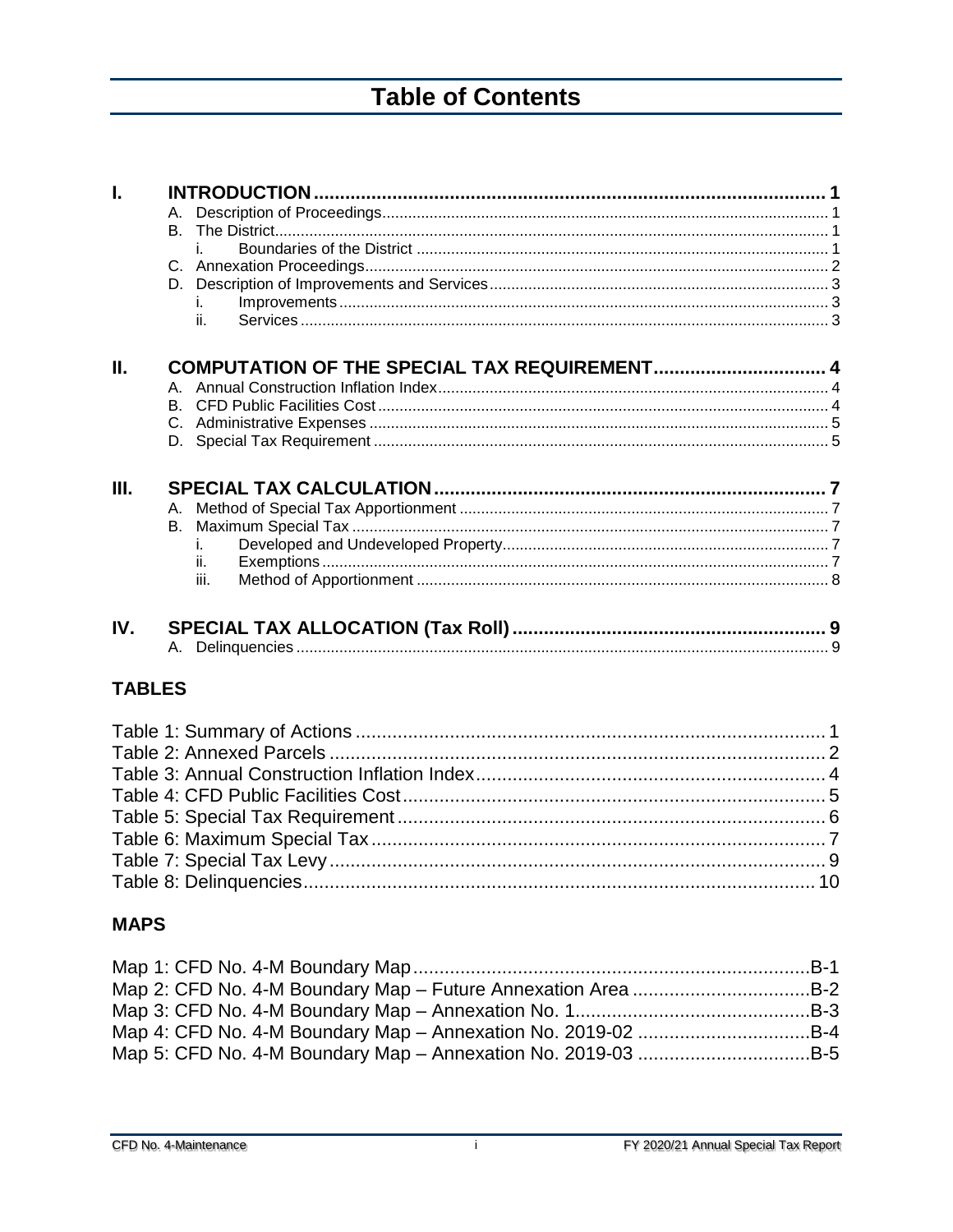### **List of Participants**

### **Community Facilities District No. 4-Maintenance**

Michael L. Wolfe, P.E.<br>
Interim Assistant City Manager<br>
Pest Best & Krieger LLP Interim Assistant City Manager Best Best & Krieger LLP<br>Public Works Director/City Engineer 655 West Broadway, 15<sup>th</sup> Floor Public Works Director/City Engineer<br>14177 Frederick Street P.O. Box 88005 619.525.1337 Moreno Valley, CA 92552-0805 [warren.diven@bbklaw.com](mailto:warren.diven@bbklaw.com) 951.413.3100 [michaelw@moval.org](mailto:richardt@moval.org)

Candace E. Cassel Special Districts Division Manager<br>14177 Frederick Street 200 14177 Frederick Street 200 and 22 Executive Park, Suite 200<br>P.O. Box 88005 20 and 22 Executive Park, Suite 200 Moreno Valley, CA 92552-0805 949.655.3900 951.413.3480 www.weareharris.com [candacec@moval.org](mailto:candacec@moval.org)

### **City Contacts Special Counsel**

San Diego, CA 92101

### **Special Tax Consultant**

Irvine, CA 92614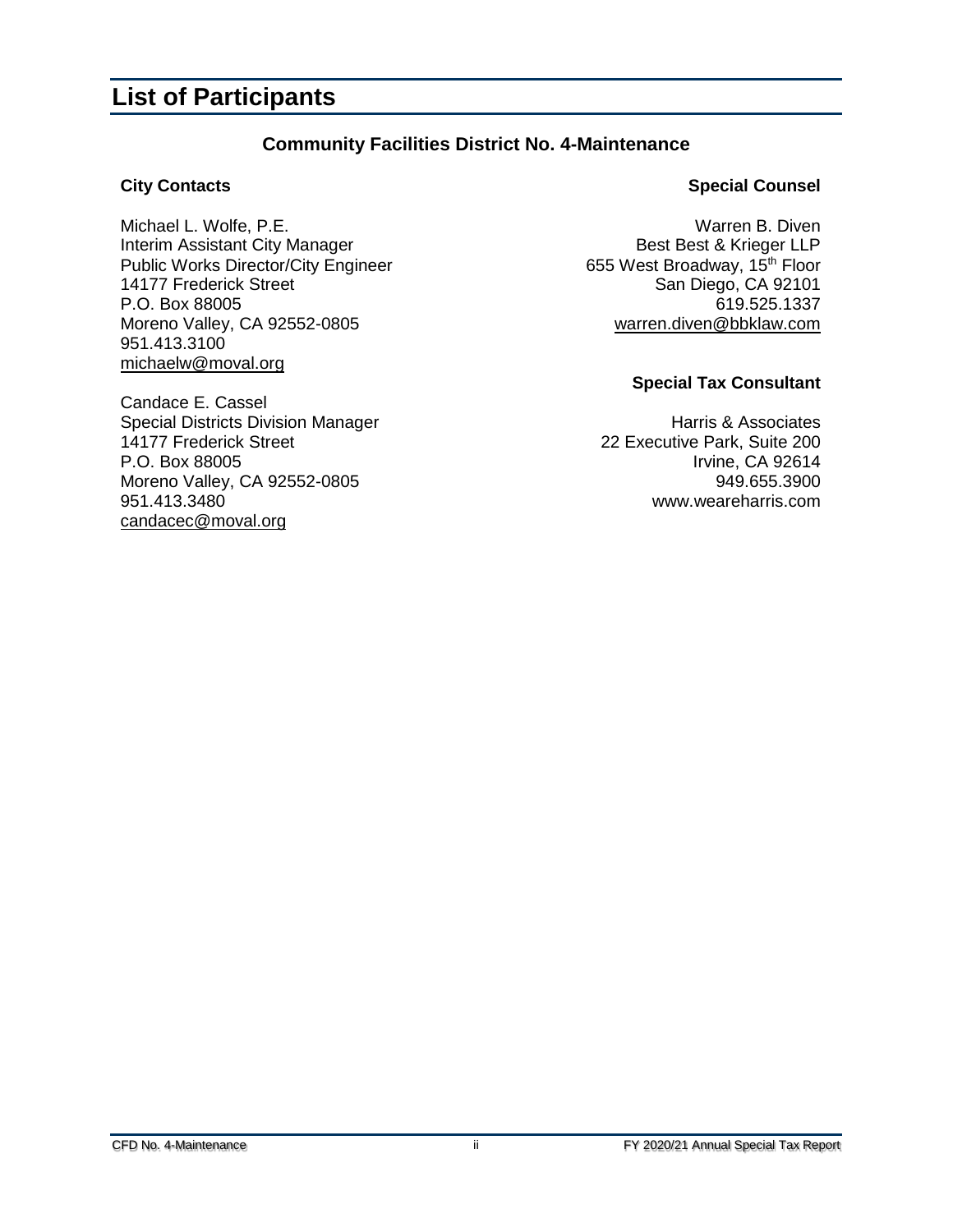### <span id="page-3-0"></span>**I. INTRODUCTION**

### **A. DESCRIPTION OF PROCEEDINGS**

<span id="page-3-1"></span>The City Council of the City of Moreno Valley ("City Council"), pursuant to the provisions of the Mello-Roos Community Facilities Act of 1982, being Chapter 2.5, Part 1, Division 2 of Title 5 of the Government Code of the State of California ("Act"), established Community Facilities District (CFD) No. 4-Maintenance ("District"). As part of the development of the Centerpointe Business Park and adjoining properties, certain stormwater and detention basin improvements ("Upstream Improvements"), as further defined in Section D, were required to be installed. At the request of the property owners, the District was formed to fund the annual maintenance costs, as defined in the Rate and Method of Apportionment (RMA), of the Upstream Improvements. The District allows collection of revenue to fund the costs by levying a special tax on the property tax bill of properties within the District, provided the qualified electors (i.e. landowners or registered voters, depending upon the number of registered voters) have previously provided such approval. Listed below is a summary of the actions taken in the formation of the District.

<span id="page-3-4"></span>

| <b>Document</b>                                                                                     | <b>Number</b> | <b>Date</b>        |
|-----------------------------------------------------------------------------------------------------|---------------|--------------------|
| Resolution Approving a Maintenance Agreement<br>for the stormwater and detention basin improvements | 2005-83       | September 13, 2005 |
| <b>Resolution Approving Boundary Map</b>                                                            | 2005-84       | September 13, 2005 |
| Resolution of Intention to Establish the District                                                   | 2005-85       | September 13, 2005 |
| <b>Resolution Adopting Boundaries of Territory Proposed</b><br>to be Annexed in the Future          | 2005-86       | September 13, 2005 |
| Resolution of Intention to Annex Territory in the Future                                            | 2005-87       | September 13, 2005 |
| Resolution of Formation to Establish the District                                                   | 2005-97       | October 25, 2005   |
| Resolution Declaring the Results of the Special Election                                            | 2005-98       | October 25, 2005   |
| Ordinance Authorizing the Levy of Special Tax within CFD No. 4-M                                    | 697           | November 8, 2005   |
| <b>Resolution Authorizing Future Annexations</b>                                                    | 2005-108      | November 8, 2005   |

### **Table 1: Summary of Actions**

### **B. THE DISTRICT**

<span id="page-3-3"></span><span id="page-3-2"></span>The District was formed by the City of Moreno Valley ("City") to fund the maintenance of the Upstream Improvements.

### **i. BOUNDARIES OF THE DISTRICT**

The District is generally bounded on the north by Alessandro Boulevard, on the west by Frederick Street, on the south by Cactus Avenue, and on the east by Heacock Street, within the City of Moreno Valley. The boundary map of the District was recorded in the Office of the County Recorder of the County of Riverside, as Instrument No. 2005- 0785279, on Page 18 of Book 64 in the Book of Maps of Assessments and Community Facilities Districts.

The Future Annexation Area Boundary Map was also approved at the time the District was formed. It includes those properties that will benefit from the maintenance of the Upstream Improvements after their development is constructed. The Future Annexation Area Boundary Map was recorded in the Office of the County Recorder of the County of Riverside, as Instrument No. 2005-0785280, on Page 19 in Book 64 in the Book of Maps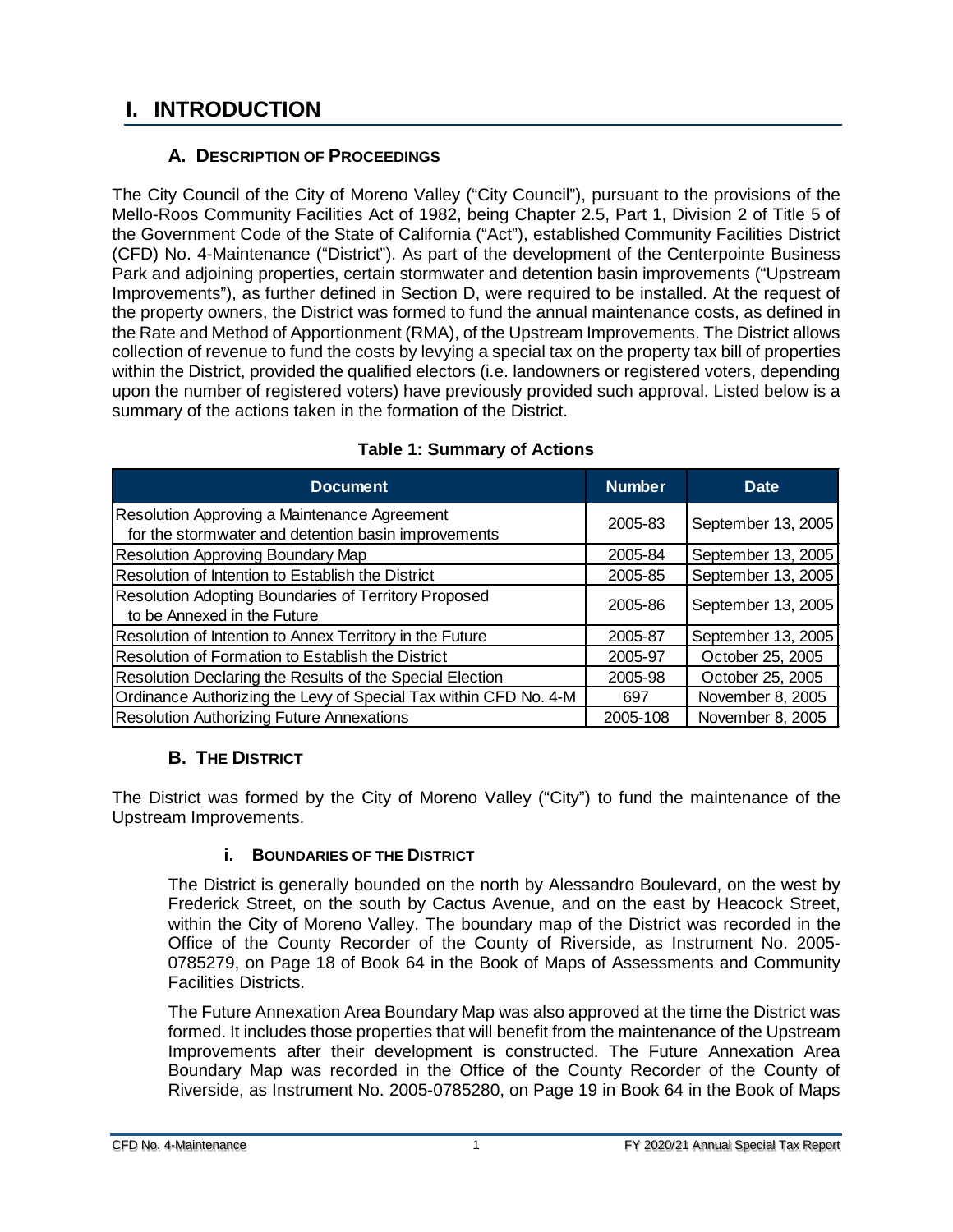of Assessments and Community Facilities Districts. Copies of the boundary maps are included in Appendix B of this report.

### **C. ANNEXATION PROCEEDINGS**

<span id="page-4-0"></span>Since the District's formation, there have been three annexation proceedings:

- Annexation No. 1 the City Council approved Resolution 2008-56, on May 27, 2008, confirming the results of the special election. The boundary map was recorded in the Office of the County Recorder of the County of Riverside on May 29, 2008, as Instrument No. 2008-0289751, on Page 21 of Book 73 in the Book of Maps of Assessments and Community Facilities Districts.
- Annexation 2019-02 the City Council approved Resolution 2019-41, on August 20, 2019, confirming the results of the special election. The boundary map was recorded in the Office of the County Recorder of the County of Riverside on August 29, 2019, as Instrument No. 2019-0335754, on Page 11 of Book 84 in the Book of Maps of Assessments and Community Facilities Districts.
- Annexation 2019-03 the City Council approved Resolution 2020-11, on March 17, 2020, confirming the results of the special election. The boundary map was recorded in the Office of the County Recorder of the County of Riverside on March 26, 2020, as Instrument No. 2020-0139511, on Page 1 of Book 85 in the Book of Maps of Assessments and Community Facilities Districts.

The boundary maps for each annexation are included in Appendix B. Table 2 identifies the annexed parcels.

<span id="page-4-1"></span>

| <b>Assessor's Parcel Number (APN)</b>                                                               | <b>Annexation Number</b> | <b>Date</b>     |  |  |  |  |  |
|-----------------------------------------------------------------------------------------------------|--------------------------|-----------------|--|--|--|--|--|
| 297-170-004                                                                                         |                          | May 27, 2008    |  |  |  |  |  |
| 297-170-005 <sup>1</sup>                                                                            |                          | May 27, 2008    |  |  |  |  |  |
| 297-170-027 <sup>2</sup>                                                                            |                          | May 27, 2008    |  |  |  |  |  |
| 297-170-075 <sup>3</sup>                                                                            |                          | May 27, 2008    |  |  |  |  |  |
| 297-170-076 3                                                                                       |                          | May 27, 2008    |  |  |  |  |  |
| 297-170-029                                                                                         | 2019-02                  | August 20, 2019 |  |  |  |  |  |
| 297-170-092                                                                                         | 2019-03                  | March 17, 2020  |  |  |  |  |  |
| $^{\rm 1}$ APNs 297-170-005 and 297-170-066 merged to form 297-170-082 then turned into 297-170-089 |                          |                 |  |  |  |  |  |
| <sup>2</sup> APN 297-170-027 turned into 297-170-086                                                |                          |                 |  |  |  |  |  |
| <sup>3</sup> APNs 297-170-075, 297-170-076, and 297-170-067 merged to form 297-170-087              |                          |                 |  |  |  |  |  |

### **Table 2: Annexed Parcels**

While APN 297-170-027 was included in the boundaries of the future annexation area and was subsequently annexed as part of Annexation No. 1, it was later determined that the parcel does not drain into the Upstream Improvements. The City's Land Development Division confirmed the parcel does not receive any benefit from the improvements in an email dated June 12, 2008. Hence, the special tax is not levied on that parcel.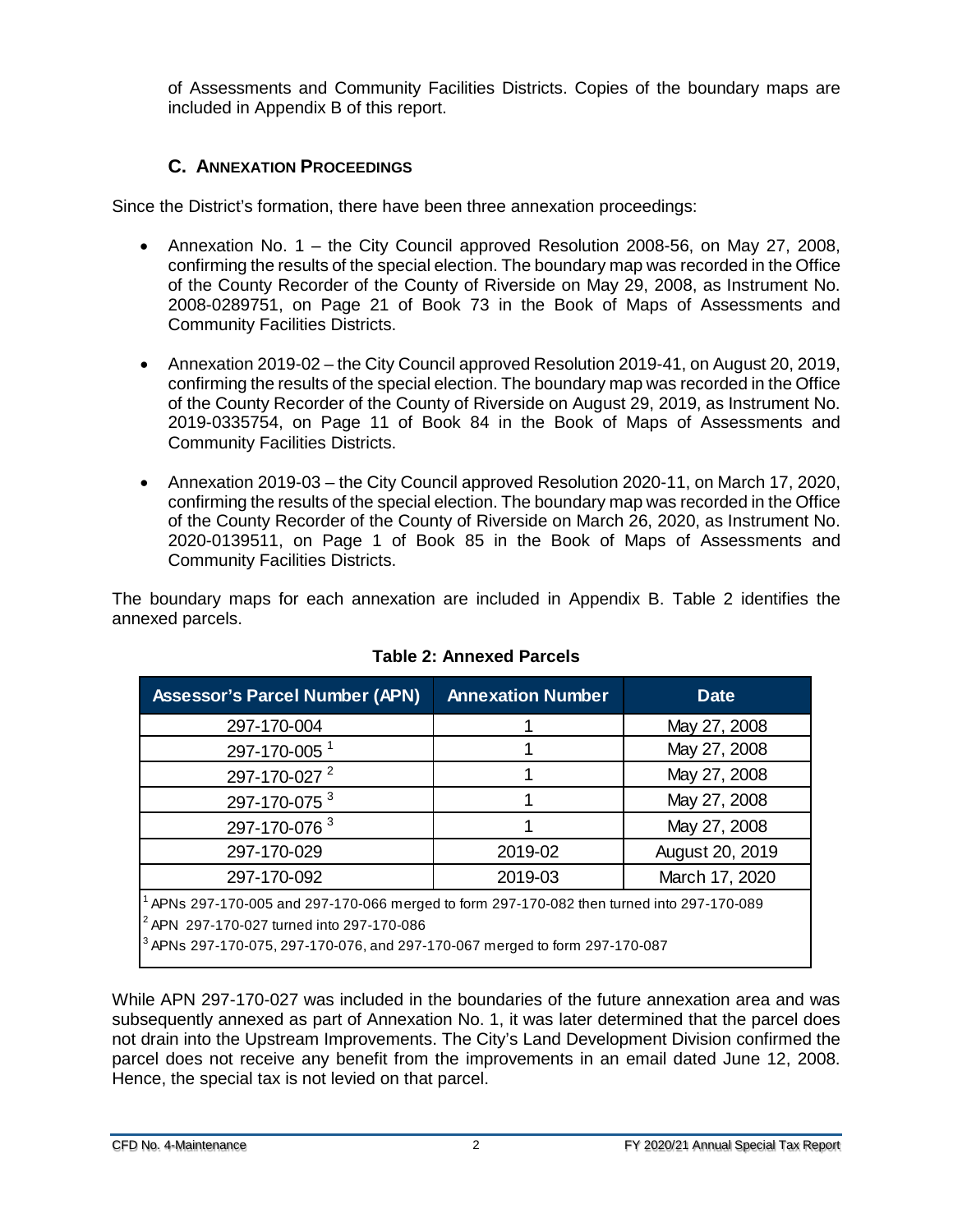### **D. DESCRIPTION OF IMPROVEMENTS AND SERVICES**

<span id="page-5-0"></span>The Centerpointe Business Park development adjoins the Heacock Street and Cactus Avenue Channels, which are publicly maintained facilities. Neither channel has the hydraulic capacity nor the size to accept post-construction runoff from the Centerpointe Business Park development or the adjoining upstream properties. To mitigate the post-construction stormwater impacts and provide sufficient future sizing and hydraulic drainage capacity, the Upstream Improvements (i.e. additional stormwater and detention basin improvements) were constructed to adjoin the existing Heacock Street and Cactus Avenue Channels. The District funds the direct and indirect costs associated with the maintenance of the Upstream Improvements.

### **i. IMPROVEMENTS**

<span id="page-5-1"></span>The improvements to be maintained include, but are not limited to, storm drains, approximately 1,511 linear feet of bleeder lines, approximately 234,529 square feet of two detention basins located on Lots A and B of Parcel Map 32326, additional inlet structures, outlet structures, outflow storm drain pipes, manholes, junction structures, perimeter fencing, access gates, and spillways.

### **ii. SERVICES**

<span id="page-5-2"></span>On September 13, 2005, the City Council adopted Resolution No. 2005-83, which approved a maintenance agreement with the Centerpointe Business Park Property Owners Association ("Association") and the District. On behalf of the Association, the City and District will perform the maintenance and operation of the Upstream Improvements for a term of 30-years, with subsequent renewable 30-year terms. The maintenance service tasks and schedule are included herein as Appendix A.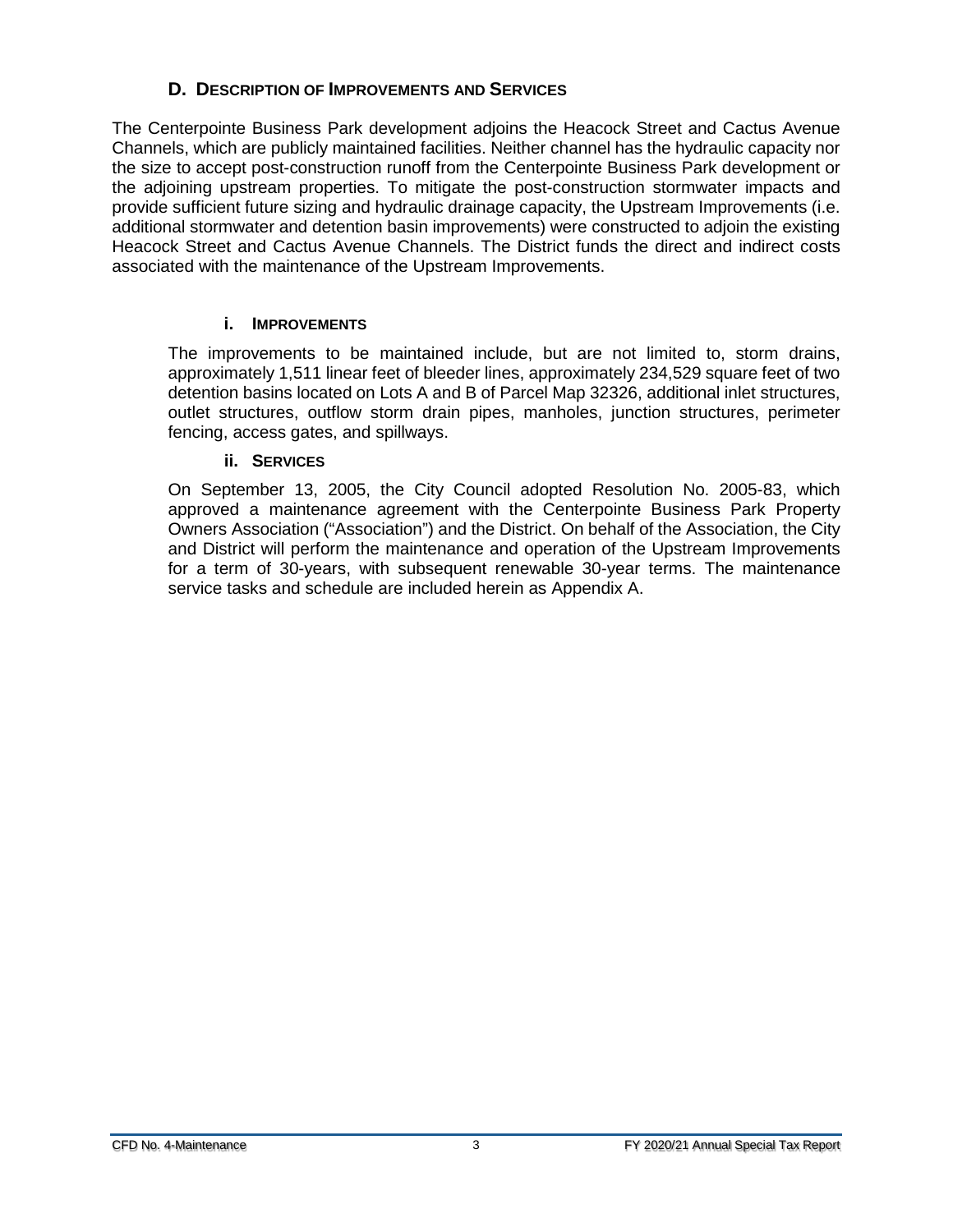### <span id="page-6-0"></span>**II. COMPUTATION OF THE SPECIAL TAX REQUIREMENT**

Consistent with the special tax rate formula included in the RMA, the special tax is calculated based on a per square foot of land area basis and levied on the property tax roll of taxable parcels within the District to fund costs attributable to the Upstream Improvements. The annual special tax requirement is sufficient to fund the annual CFD Public Facilities Cost and Administrative Expenses, as defined in the RMA. Reasonably anticipated delinquencies from the previous fiscal year were taken into account when calculating the special tax requirement.

### **A. ANNUAL CONSTRUCTION INFLATION INDEX**

<span id="page-6-3"></span><span id="page-6-1"></span>An annual inflation adjustment, as previously approved by the qualified electors, may be applied each fiscal year to the CFD Public Facilities Cost and the Maximum Special Tax. The Annual Construction Inflation Index is based on the Engineering News-Record Building Cost Index (BCI) for the City of Los Angeles, CA, measured as of the end of the calendar year. A history of the BCI adjustment factor is included in Table 3.

| Fiscal Year                                                                                                                                                                      | <b>BCI</b><br><b>Adjustment</b> |  |  |  |  |  |
|----------------------------------------------------------------------------------------------------------------------------------------------------------------------------------|---------------------------------|--|--|--|--|--|
| 2006/07                                                                                                                                                                          | base year                       |  |  |  |  |  |
| 2007/08                                                                                                                                                                          | 6.910%                          |  |  |  |  |  |
| 2008/09                                                                                                                                                                          | 1.570%                          |  |  |  |  |  |
| 2009/10                                                                                                                                                                          | 6.610%                          |  |  |  |  |  |
| 2010/11                                                                                                                                                                          | $0.000\%$                       |  |  |  |  |  |
| 2011/12                                                                                                                                                                          | 5.260%                          |  |  |  |  |  |
| 2012/13                                                                                                                                                                          | 1.580%                          |  |  |  |  |  |
| 2013/14                                                                                                                                                                          | 2.050%                          |  |  |  |  |  |
| 2014/15                                                                                                                                                                          | 0.850%                          |  |  |  |  |  |
| 2015/16 <sup>1</sup>                                                                                                                                                             | 2.454%                          |  |  |  |  |  |
| 2016/17                                                                                                                                                                          | 2.080%                          |  |  |  |  |  |
| 2017/18                                                                                                                                                                          | 4.128%                          |  |  |  |  |  |
| 2018/19                                                                                                                                                                          | 3.355%                          |  |  |  |  |  |
| 2019/20                                                                                                                                                                          | 1.213%                          |  |  |  |  |  |
| 2020/21                                                                                                                                                                          | 0.348%                          |  |  |  |  |  |
| <sup>1</sup> Engineering News Record (ENR), the<br>supplier of the Building Cost Index, had a<br>typographical error for December 2014<br>resulting in an adjustment for 2015/16 |                                 |  |  |  |  |  |

### **Table 3: Annual Construction Inflation Index**

### **B. CFD PUBLIC FACILITIES COST**

<span id="page-6-2"></span>The District will provide contracted maintenance and operation services in accordance with the maintenance service schedule described in Appendix A. Additional services attributable to the maintenance and operation of the Upstream Improvements may require work provided by outside agencies including, but not limited to, the Riverside County Flood Control and Water Conservation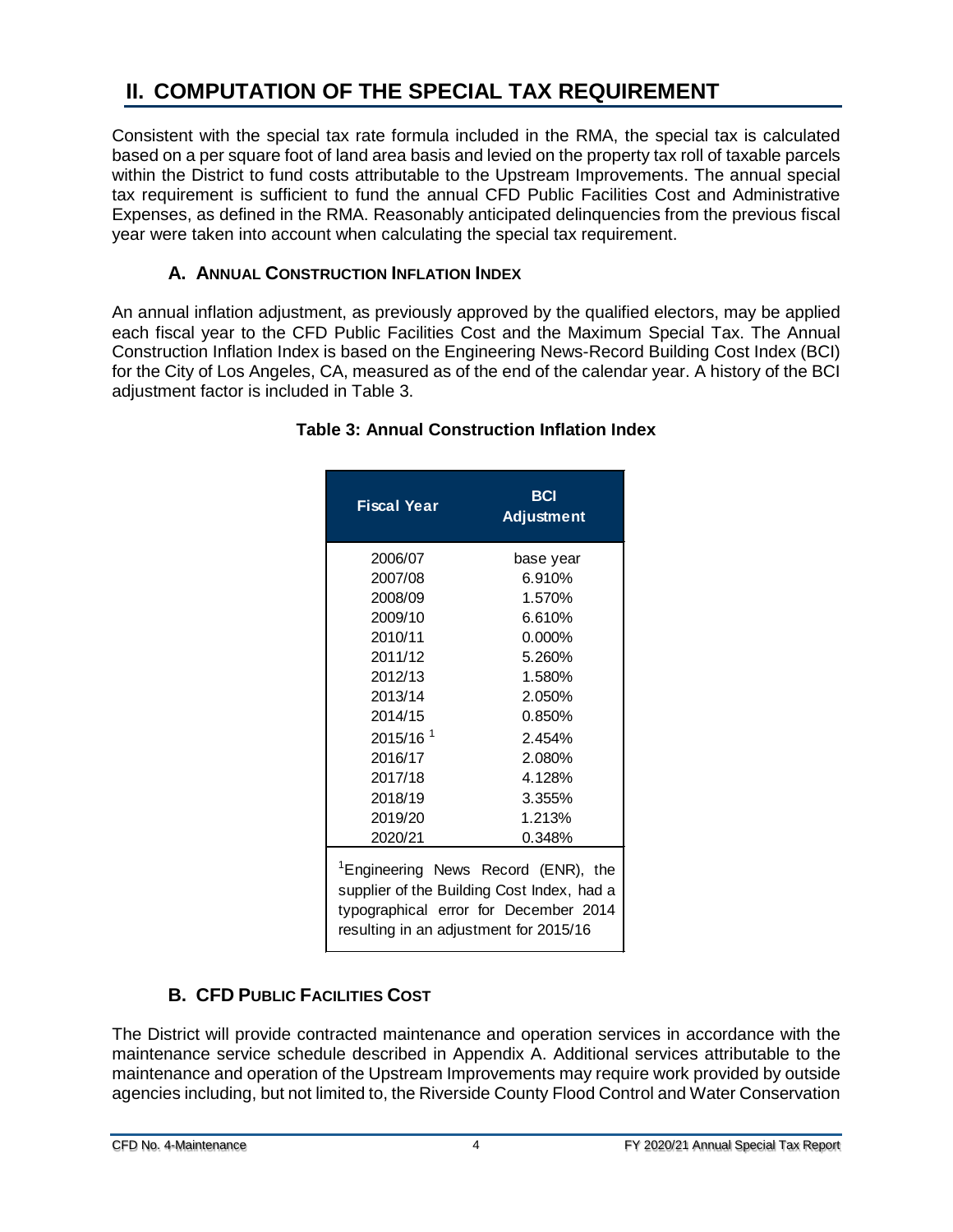<span id="page-7-2"></span>District and Eastern Municipal Water District. For FY 2006/07, the CFD Public Facilities Cost was estimated at \$35,000. Per the RMA, the CFD Public Facilities Costs shall be increased each fiscal year thereafter based on the Annual Construction Inflation Index (Table 3). The history of the annual CFD Public Facilities Cost is included in Table 4.

| <b>Fiscal Year</b>                              | <b>CFD Public</b><br><b>Facilities Cost</b> |  |  |  |  |
|-------------------------------------------------|---------------------------------------------|--|--|--|--|
| 2006/07                                         | \$<br>35,000.00                             |  |  |  |  |
| 2007/08                                         | \$<br>37,418.50                             |  |  |  |  |
| 2008/09                                         | \$<br>38,005.97                             |  |  |  |  |
| 2009/10                                         | \$<br>40,518.17                             |  |  |  |  |
| 2010/11                                         | \$<br>40,518.17                             |  |  |  |  |
| 2011/12                                         | \$<br>42,649.42                             |  |  |  |  |
| 2012/13                                         | \$<br>43,323.28                             |  |  |  |  |
| 2013/14                                         | \$<br>44,211.41                             |  |  |  |  |
| 2014/15                                         | \$<br>44,587.21                             |  |  |  |  |
| 2015/16 <sup>1</sup>                            | \$<br>45,681.38                             |  |  |  |  |
| 2016/17                                         | \$<br>46,631.55                             |  |  |  |  |
| 2017/18                                         | \$<br>48,556.50                             |  |  |  |  |
| 2018/19                                         | \$<br>50,185.57                             |  |  |  |  |
| 2019/20                                         | \$<br>50,794.32                             |  |  |  |  |
| 2020/21                                         | \$<br>50,971.08                             |  |  |  |  |
| <sup>1</sup> Engineering News Record (ENR), the |                                             |  |  |  |  |
| supplier of the Building Cost Index, had        |                                             |  |  |  |  |
| typographical error for December<br>a           |                                             |  |  |  |  |
| 2014 resulting in an adjustment for             |                                             |  |  |  |  |
| 2015/16                                         |                                             |  |  |  |  |

### **C. ADMINISTRATIVE EXPENSES**

<span id="page-7-0"></span>Administrative expenses are those directly related to the administration of the District and are included in Table 5. These expenses include the cost of preparing the annual special tax report, calculating the special tax rates, and levying the charges on the property tax roll. Costs may also include the City's expense to respond to public inquiries and coordinate with consultants, accountants, auditors, attorneys, and other professional services, as well as administrative services and project management provided by the City staff to monitor special tax installments, delinquencies, and related laws. Additional expenses include, but are not limited to, the cost of the City's general administrative services overhead for personnel support, building rental and maintenance, insurance, City Council support, City Manager support, purchasing, and communications.

### **D. SPECIAL TAX REQUIREMENT**

<span id="page-7-1"></span>Pursuant to the RMA, the annual special tax requirement shall be equal to the amount required to pay the CFD Public Facilities Costs, Administrative Expenses, and anticipated delinquencies. The Special Tax Requirement for FY 2020/21 is included in Table 5.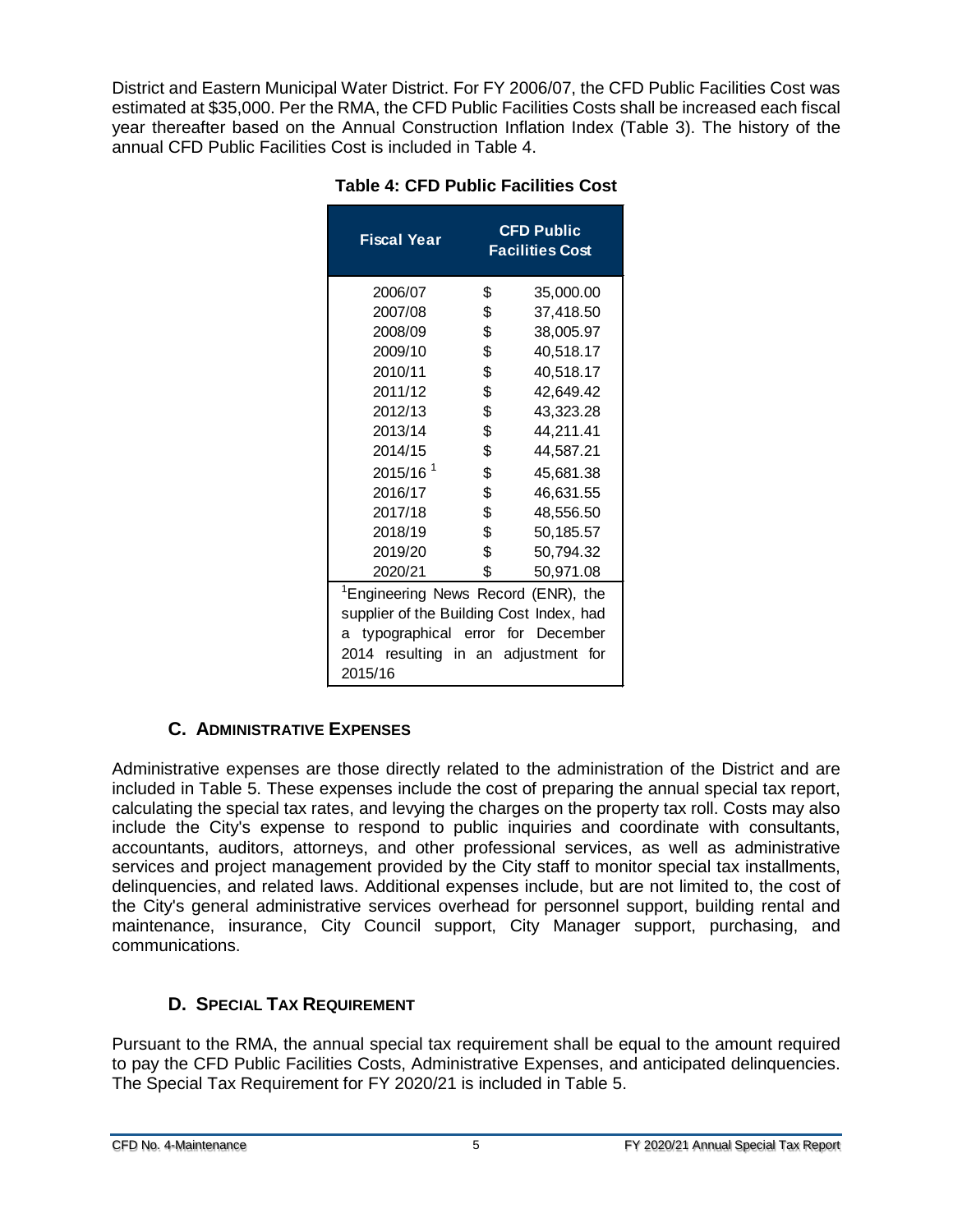### **Table 5: Special Tax Requirement**

<span id="page-8-0"></span>

| <b>Gross Requirement</b>                 |              |
|------------------------------------------|--------------|
| CFD Public Facilities Costs <sup>1</sup> | \$26,300.00  |
| Administrative Expenses <sup>1</sup>     |              |
| Special Tax Report and Administration    | 4,300.00     |
| Stormwater Administration                | 2,500.00     |
| <b>GF Cost Allocation</b>                | 515.00       |
| <b>Other Professional Services</b>       | 0.00         |
| County Levy Fee                          | 200.00       |
| Anticipated Delinquencies <sup>2</sup>   | 0.00         |
| <b>Total Gross Requirement</b>           | \$33,815.00  |
| <b>Credits/Adjustments</b>               |              |
| Fund Balance Contribution 3              | (\$1,388.33) |
| <b>Special Tax Requirement</b>           | \$32,426.67  |
| Based on the FY 2020/21 adopted budget.  |              |

 $2$  The RMA allows the CFD Administrator to account for the reasonably anticipated delinquent special taxes based on the delinquency rate for special taxes levied in the previous fiscal year.  $3$  Use of unassigned reserves.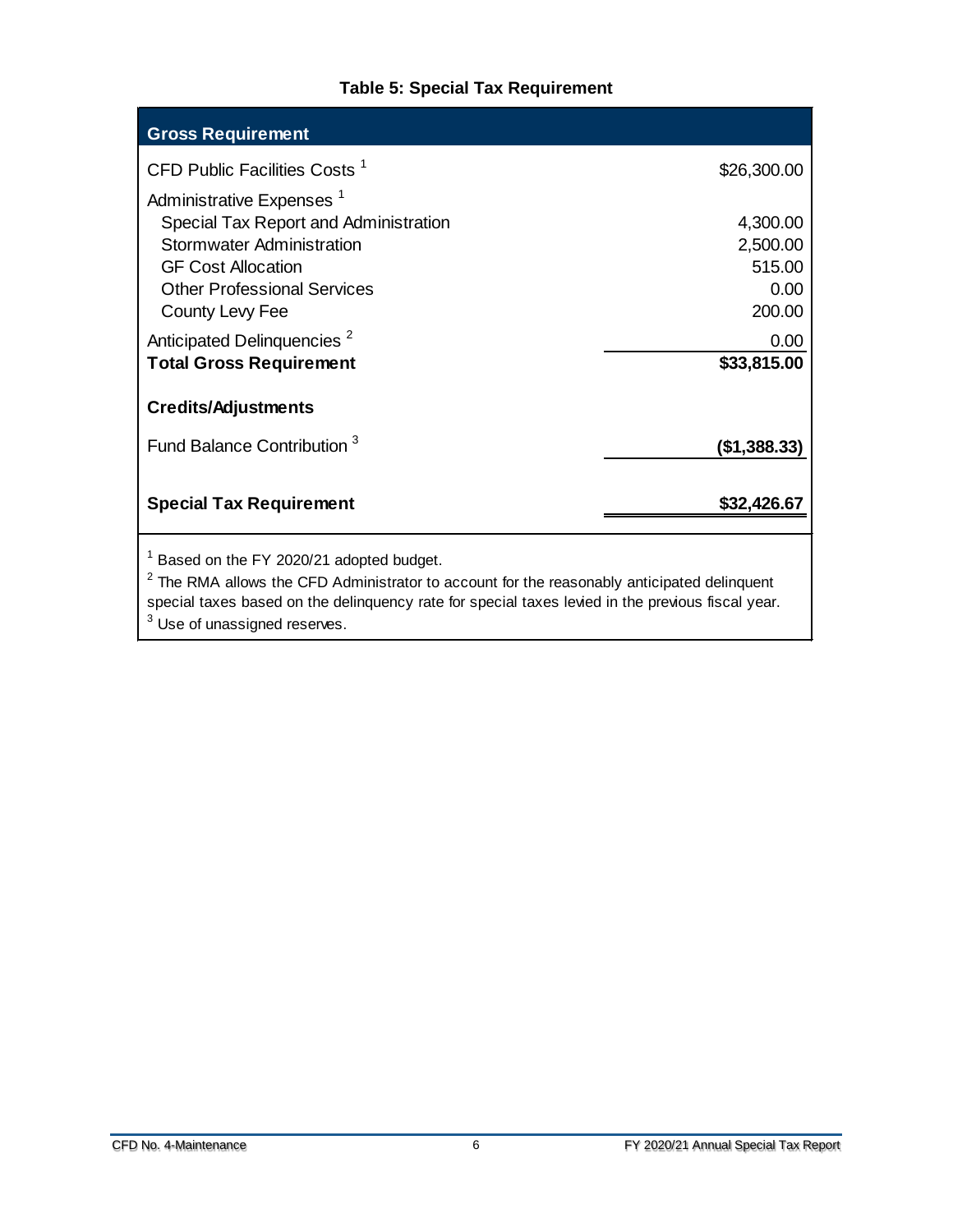### <span id="page-9-1"></span><span id="page-9-0"></span>**A. METHOD OF SPECIAL TAX APPORTIONMENT**

The RMA, adopted by Resolution No. 2005-97, places financial responsibility for annual maintenance of the Upstream Improvements on parcels within the District. The special tax is levied proportionally based on a parcel's square foot of land area. The special tax is not apportioned on an ad valorem basis, consistent with Article XIII A of the California Constitution.

### <span id="page-9-2"></span>**B. MAXIMUM SPECIAL TAX**

### **i. DEVELOPED AND UNDEVELOPED PROPERTY**

<span id="page-9-5"></span><span id="page-9-3"></span>Established by the RMA, the maximum annual special tax rate for each parcel of developed and undeveloped property was \$0.007370 per square foot of land area for fiscal year (FY) 2006/07 and can be increased each fiscal year thereafter, beginning in July 2007, by the Annual Construction Inflation Index, as referenced in Table 3. A history of the maximum special tax rate is included in Table 6.

| <b>Fiscal Year</b>                                                                                                                                                               | <b>Maximum</b><br><b>Special Tax</b><br>per sq ft of land area |
|----------------------------------------------------------------------------------------------------------------------------------------------------------------------------------|----------------------------------------------------------------|
| 2006/07                                                                                                                                                                          | \$<br>0.007370                                                 |
| 2007/08                                                                                                                                                                          | \$<br>0.007879                                                 |
| 2008/09                                                                                                                                                                          | \$<br>0.008002                                                 |
| 2009/10                                                                                                                                                                          | \$<br>0.008530                                                 |
| 2010/11                                                                                                                                                                          | \$<br>0.008530                                                 |
| 2011/12                                                                                                                                                                          | \$<br>0.008978                                                 |
| 2012/13                                                                                                                                                                          | \$<br>0.009119                                                 |
| 2013/14                                                                                                                                                                          | \$<br>0.009305                                                 |
| 2014/15                                                                                                                                                                          | \$<br>0.009384                                                 |
| 2015/16 <sup>1</sup>                                                                                                                                                             | \$<br>0.009614                                                 |
| 2016/17                                                                                                                                                                          | \$<br>0.009813                                                 |
| 2017/18                                                                                                                                                                          | \$<br>0.010218                                                 |
| 2018/19                                                                                                                                                                          | \$<br>0.010560                                                 |
| 2019/20                                                                                                                                                                          | \$<br>0.010688                                                 |
| 2020/21                                                                                                                                                                          | \$<br>0.010725                                                 |
| <sup>1</sup> Engineering News Record (ENR), the<br>supplier of the Building Cost Index, had a<br>typographical error for December 2014<br>resulting in an adjustment for 2015/16 |                                                                |

### **Table 6: Maximum Special Tax**

### **ii. EXEMPTIONS**

<span id="page-9-4"></span>Exempt Property is classified as: (i) Assessor's Parcels owned by the State of California, Federal, or other local governments; (ii) Assessor's Parcels which are used as places of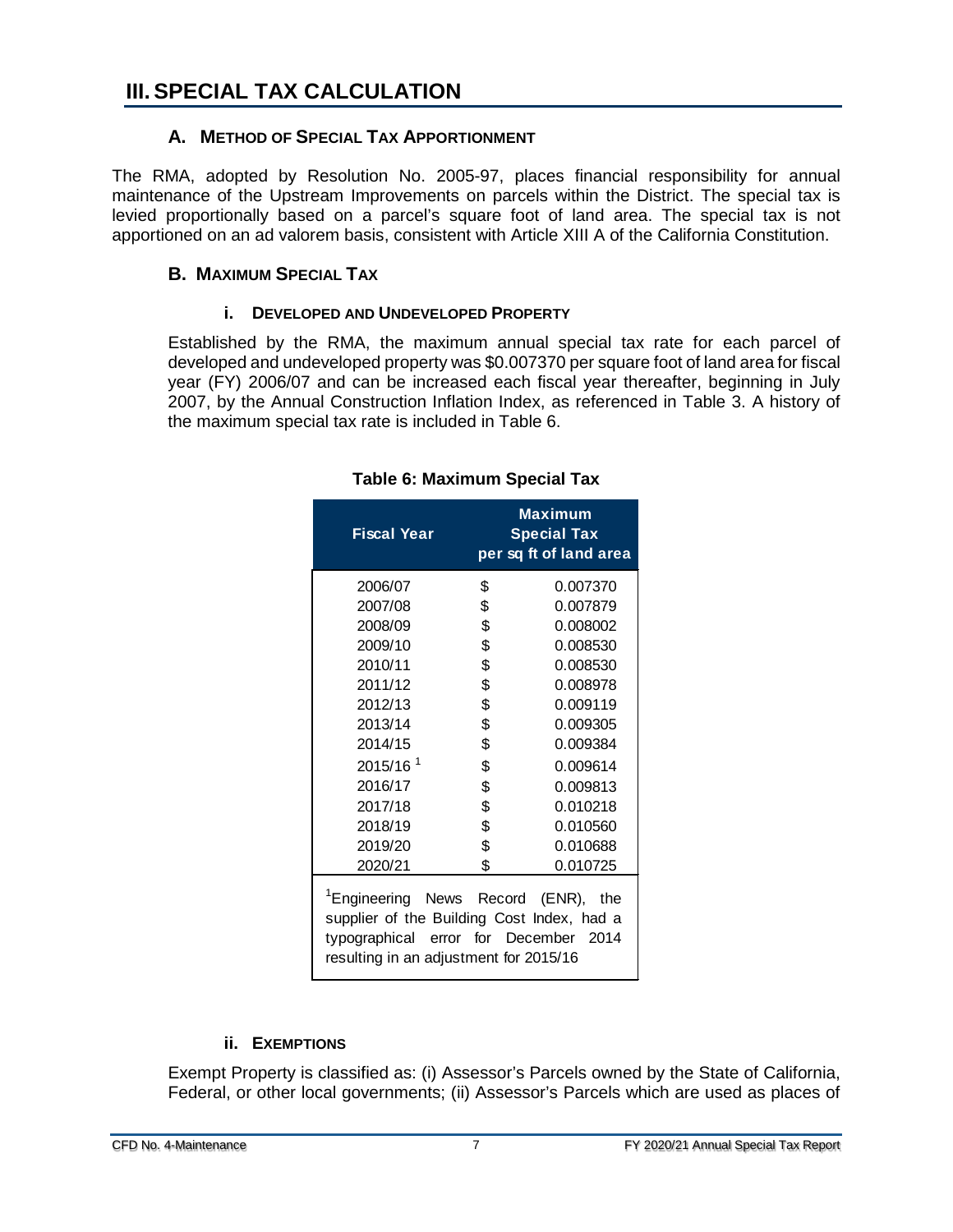worship and are exempt from ad valorem property taxes because they are owned by a religious organization; (iii) Assessor's Parcels used exclusively by a homeowners association; (iv) Assessor's Parcels with public or utility easements making impractical their utilization for other than the purposes set forth in the easement; and (v) any other Assessor's Parcels at the reasonable discretion of the City Council.

### **iii. METHOD OF APPORTIONMENT**

<span id="page-10-0"></span>Commencing with FY 2006/07 and for each following fiscal year, the legislative body shall levy the annual special tax until the amount of special taxes levied equals the annual special tax requirement (see Table 5). The annual special tax shall be levied each fiscal year, proportionately on each parcel of developed and undeveloped property up to 100% of the applicable maximum annual special tax.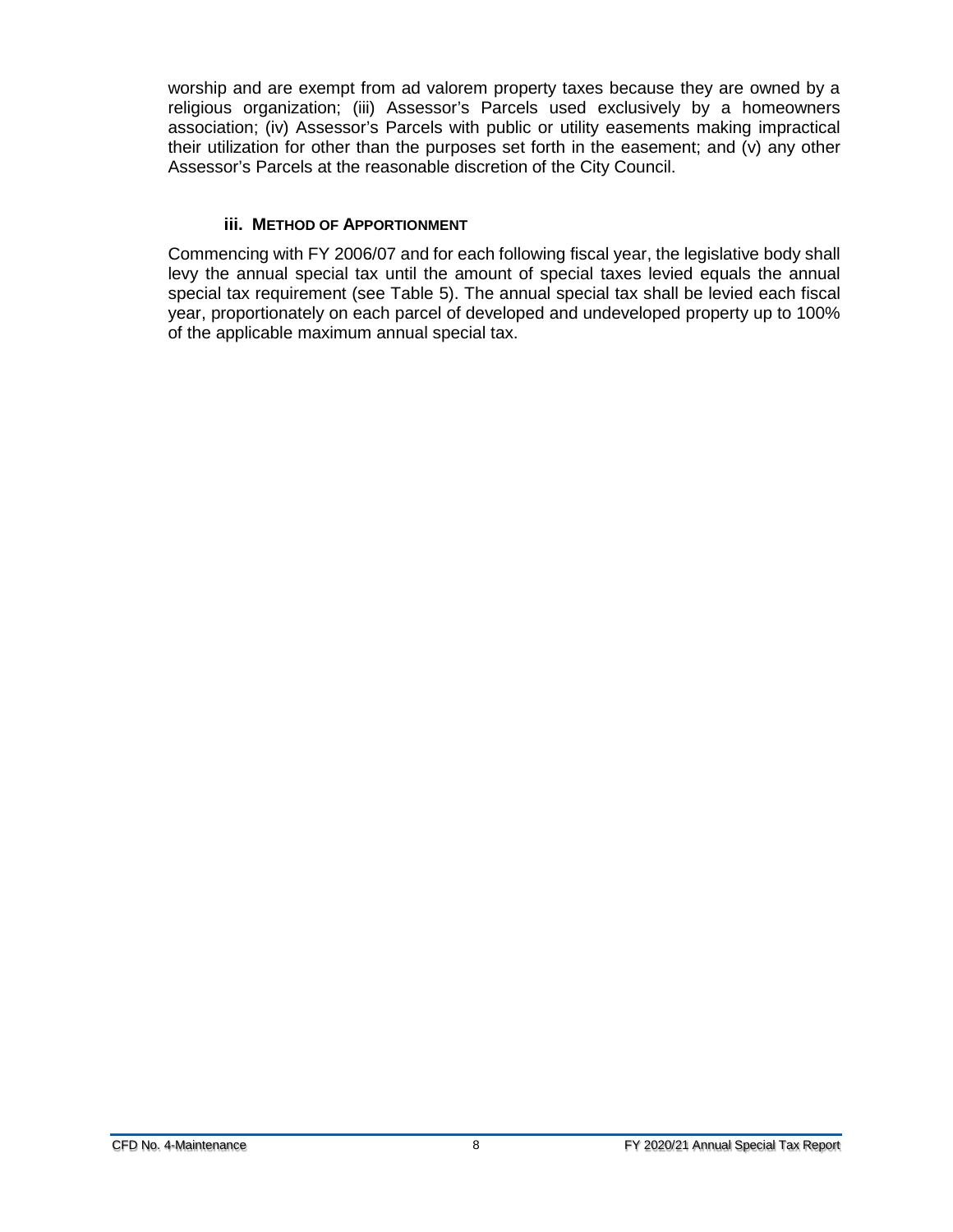### <span id="page-11-0"></span>**IV.SPECIAL TAX ALLOCATION (TAX ROLL)**

The special tax is allocated to taxable developed and undeveloped properties within the District. The FY 2020/21 special tax levy per parcel is included in Table 7.

<span id="page-11-2"></span>

| <b>Assessor's Parcel</b><br>Number (APN) | <b>Property Owner</b>                       | <b>Square Footage</b><br>of Land Area <sup>1</sup> |      | <b>Maximum</b><br><b>Special Tax</b> |     | <b>Applied</b><br>Special Tax $^2$ |
|------------------------------------------|---------------------------------------------|----------------------------------------------------|------|--------------------------------------|-----|------------------------------------|
| 297-170-004                              | <b>NOVO LAND</b>                            | 391,604                                            | \$   | 4,199.95                             | S   | 1,887.20                           |
| 297-170-029                              | <b>RG CENTERPOINTE</b>                      | 368,518                                            | \$   | 3,952.35                             | S   | 1,775.94                           |
| 297-170-068                              | <b>TGA CENTERPOINTE LLC</b>                 | 381,586                                            | \$.  | 4,092.50                             | \$. | 1,838.92                           |
| 297-170-069                              | TGA CENTERPOINTE LLC                        | 1,061,557                                          | \$   | 11,385.20                            | S   | 5,115.80                           |
| 297-170-071 <sup>3</sup>                 | UNITED STATES POSTAL SERVICE                | Exempt                                             | - \$ |                                      |     |                                    |
| 297-170-072                              | <b>TGA CENTERPOINTE LLC</b>                 | 255,697                                            | \$   | 2,742.35                             | S   | 1,232.24                           |
| 297-170-073 <sup>3</sup>                 | CENTERPOINTE BUSINESS PARK PROP OWNERS ASSN | Exempt                                             | S    |                                      |     |                                    |
| 297-170-074 <sup>3</sup>                 | CENTERPOINTE BUSINESS PARK PROP OWNERS ASSN | Exempt                                             | \$   |                                      |     |                                    |
| 297-170-078                              | <b>BARTLETT PROP</b>                        | 292,288                                            | \$   | 3,134.78                             | \$  | 1,408.58                           |
| 297-170-079 <sup>3</sup>                 | UNITED STATES POSTAL SERVICE                | Exempt                                             | S    |                                      |     |                                    |
| 297-170-086 <sup>4</sup>                 | <b>IIT INLAND EMPIRE LOGISTICS CENTER</b>   |                                                    | \$   |                                      |     |                                    |
| 297-170-087                              | <b>TGA CENTERPOINTE</b>                     | 2,242,033                                          | \$   | 24,045.80                            | \$  | 10,804.69                          |
| 297-170-088                              | <b>PROLOGIS USLV TRS CASUB</b>              | 394,654                                            | \$   | 4,232.65                             | S   | 1,901.89                           |
| 297-170-089                              | <b>PROLOGIS USLV NEWCA 7</b>                | 804,118                                            | \$   | 8,624.16                             | S   | 3,875.16                           |
| 297-170-092                              | <b>BRODIAEA APG</b>                         | 536,659                                            | \$   | 5,755.66                             | \$  | 2,586.24                           |
| <b>TOTAL</b>                             |                                             | 6,728,713                                          | \$   | 72,165.40                            | \$  | 32,426.67                          |
|                                          |                                             |                                                    |      |                                      |     |                                    |

### **Table 7: Special Tax Levy**

Excludes square footage of exempt parcels.

<sup>2</sup> The applied special rate is established based on the needs of the District. It can be lower than but cannot exceed the maximum special tax rate. The FY 2020/21 applied special tax rate is \$0.004820 per square foot of land area.

 $3$  Government owned parcels and lettered lots are exempt from the special tax.

The site runoff for this parcel does not drain into the constructed stormwater and detention basin improvements. As a result, the special tax is not applied to this parcel.

Source: Property Owner/Square Footage of Land Area—Riverside County Assessor's Office Monthly Assessment Roll Report

### **A. DELINQUENCIES**

<span id="page-11-1"></span>There have been no delinquencies in the District as of the date of this report. The District does not have a foreclosure covenant to collect delinquent special taxes. Any foreclosure proceedings will be through the normal tax sale process with the Riverside County Auditor-Controller/Tax Collector (historically, permissible after five-years of property tax delinquency).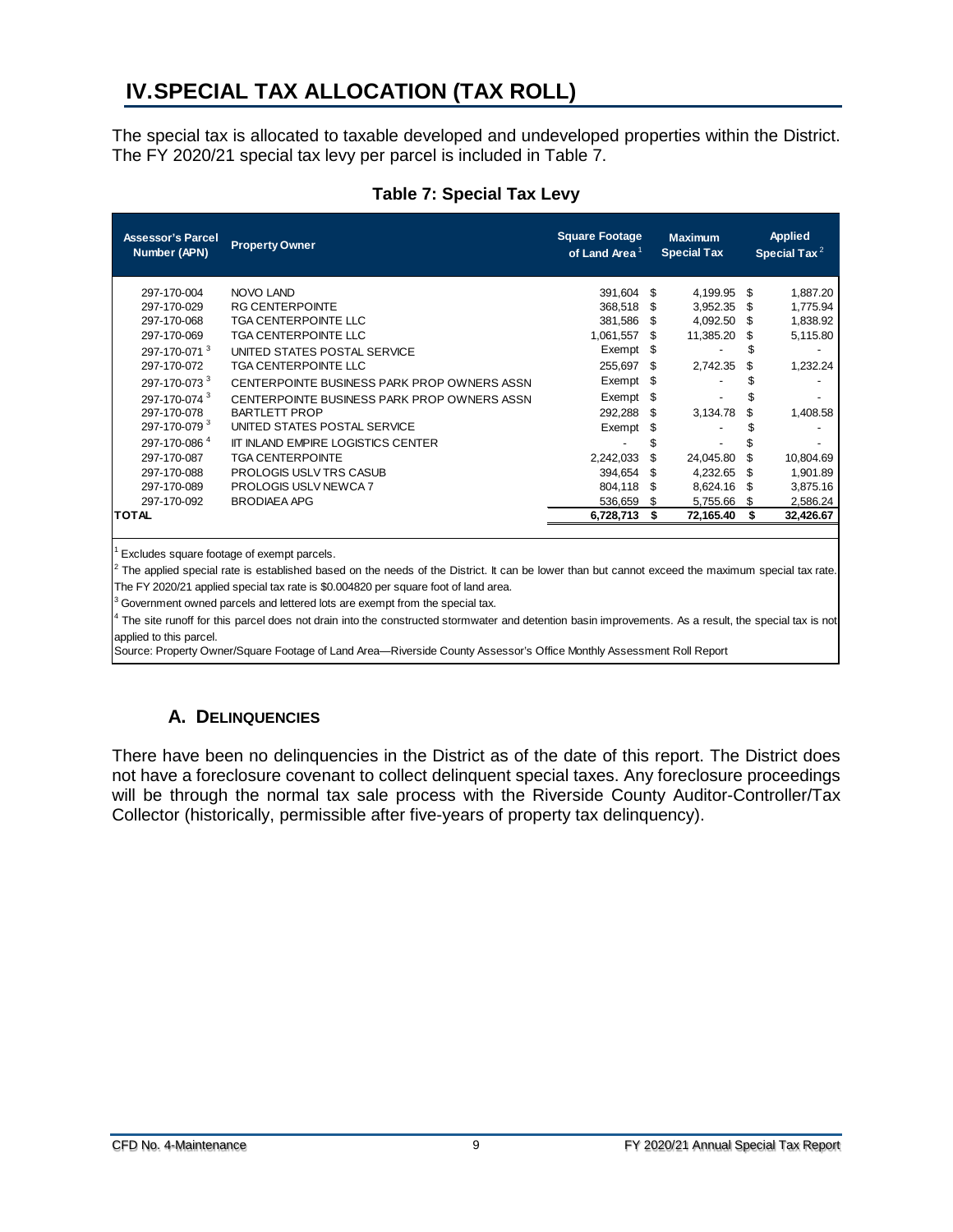<span id="page-12-0"></span>

| <b>FY</b>                                                                                                              |    | <b>Amount</b><br><b>Levied</b> | <b>Number of</b><br><b>Amount</b><br><b>Delinquent</b><br>Delinquent <sup>1</sup><br><b>Parcels</b> |  |  | <b>Percent</b><br><b>Delinquent</b> |  |  |
|------------------------------------------------------------------------------------------------------------------------|----|--------------------------------|-----------------------------------------------------------------------------------------------------|--|--|-------------------------------------|--|--|
| 2006/07                                                                                                                | \$ | 17,500.00                      | \$                                                                                                  |  |  | 0.00%                               |  |  |
| 2007/08                                                                                                                |    | 35,000.00                      |                                                                                                     |  |  | 0.00%                               |  |  |
| 2008/09                                                                                                                |    | 35,000.00                      |                                                                                                     |  |  | 0.00%                               |  |  |
| 2009/10                                                                                                                |    |                                |                                                                                                     |  |  | 0.00%                               |  |  |
| 2010/11                                                                                                                |    | 35,000.00                      |                                                                                                     |  |  | $0.00\%$                            |  |  |
| 2011/12                                                                                                                |    | 39.388.48                      |                                                                                                     |  |  | 0.00%                               |  |  |
| 2012/13                                                                                                                |    | 38,519.18                      |                                                                                                     |  |  | $0.00\%$                            |  |  |
| 2013/14                                                                                                                |    | 35,675.16                      |                                                                                                     |  |  | 0.00%                               |  |  |
| 2014/15                                                                                                                |    | 33,300.00                      |                                                                                                     |  |  | 0.00%                               |  |  |
| 2015/16                                                                                                                |    | 33,978.00                      |                                                                                                     |  |  | 0.00%                               |  |  |
| 2016/17                                                                                                                |    | 25,546.68                      |                                                                                                     |  |  | 0.00%                               |  |  |
| 2017/18                                                                                                                |    | 25,362.60                      |                                                                                                     |  |  | 0.00%                               |  |  |
| 2018/19                                                                                                                |    | 25,696.00                      |                                                                                                     |  |  | 0.00%                               |  |  |
| 2019/20                                                                                                                |    | 28,066.00                      |                                                                                                     |  |  | 0.00%                               |  |  |
| Amount delinguent per the Riverside County (https://ca-riverside-ttc.publicaccessnow.com/)<br>as of February 26, 2020. |    |                                |                                                                                                     |  |  |                                     |  |  |

### **Table 8: Delinquencies**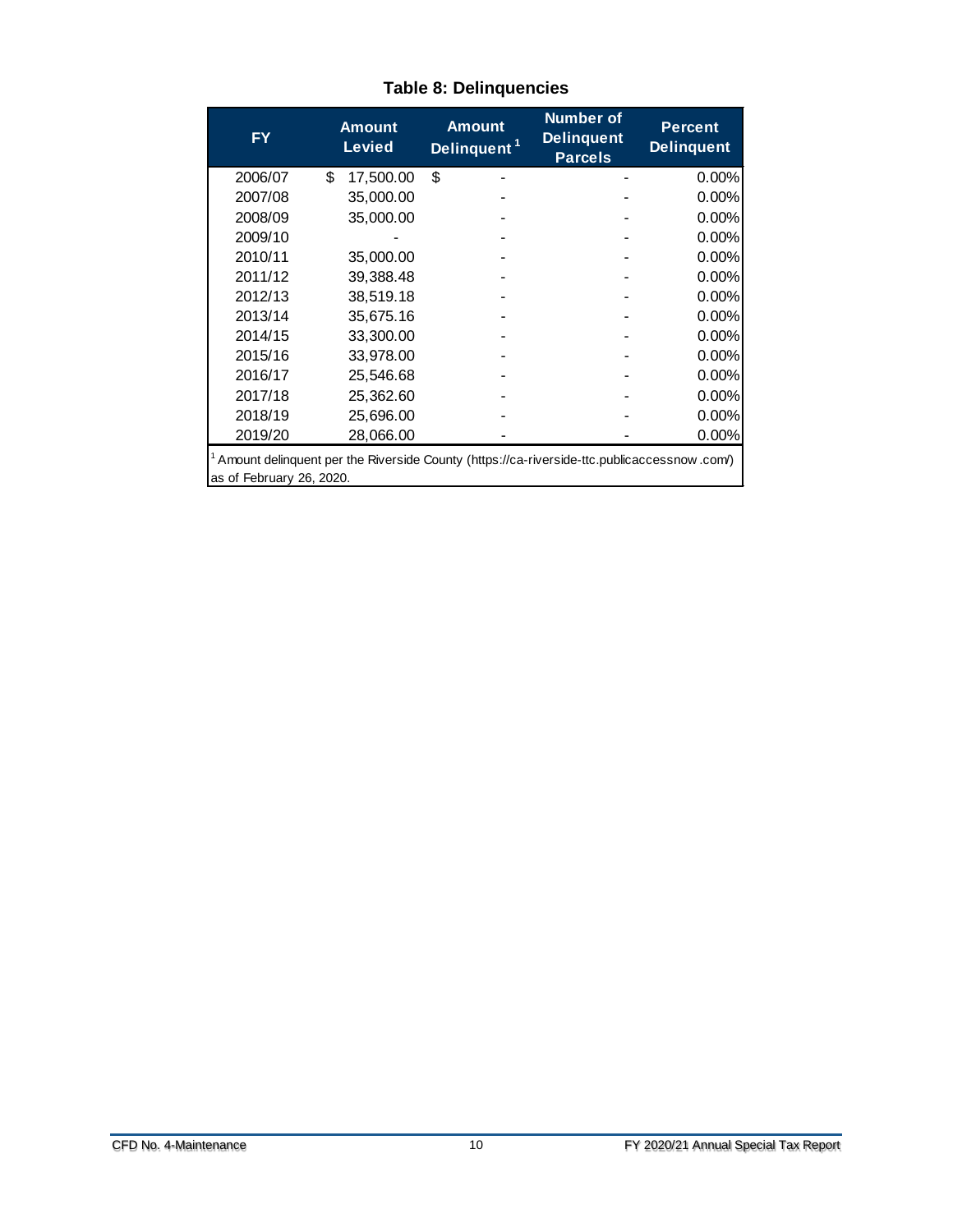### **Appendix A: Maintenance Services**

In accordance with the maintenance agreement, the following Upstream Improvement Maintenance Tasks and Schedule, the City shall perform the operation and maintenance services shown below.

| <b>Upstream Improvement Maintenance Tasks and Schedule</b>                               |                |                                |                           |                           |                                                                    |                    |                   |                       |                                                 |  |
|------------------------------------------------------------------------------------------|----------------|--------------------------------|---------------------------|---------------------------|--------------------------------------------------------------------|--------------------|-------------------|-----------------------|-------------------------------------------------|--|
| <b>Task</b>                                                                              | Access Road    | Detention Basin<br>Side Slopes | Detention Basin<br>Bottom | Detention Basin<br>Inlets | <b>Control Structures</b><br>Detention Basin<br>Outlet or Overflow | Catch Basin Inlets | Catch Basin Sumps | Storm Drain<br>System | <b>Schedule</b>                                 |  |
| Inspect for sediment<br>accumulation                                                     |                |                                | ■                         | п                         | $\blacksquare$                                                     | $\blacksquare$     | ■                 |                       | Annually                                        |  |
| Remove sediment<br>accumulation                                                          |                |                                | ■                         | п                         | $\blacksquare$                                                     | ■                  | ■                 | п                     | <b>Every 5-10</b><br>Years                      |  |
| Inspect for debris<br>(dead vegetation<br>and trash)                                     | ■              | Г                              |                           | п                         | ■                                                                  |                    |                   | ■                     | Early spring,<br>fall and after<br>major storms |  |
| Clean debris                                                                             |                | ■                              | п                         | п                         | $\blacksquare$                                                     | $\blacksquare$     | $\blacksquare$    | $\blacksquare$        | As needed                                       |  |
| Inspect for erosion                                                                      | ■              | ▬                              | ■                         | ■                         |                                                                    |                    |                   |                       | Early spring,<br>fall and after<br>major storms |  |
| Reestablish<br>permanent<br>vegetation                                                   |                | ■                              | ■                         |                           |                                                                    |                    |                   |                       | As needed                                       |  |
| Remove dead<br>vegetation                                                                |                |                                |                           | п                         | п                                                                  |                    |                   |                       | Annually - early<br>spring                      |  |
| Spray herbicide                                                                          |                |                                |                           | п                         | $\blacksquare$                                                     |                    |                   |                       | Annually - early<br>spring                      |  |
| Apply pre-emergent                                                                       | $\blacksquare$ |                                |                           | $\blacksquare$            | $\blacksquare$                                                     |                    |                   |                       | Annually - fall                                 |  |
| Replace stone rip-<br>rap                                                                |                |                                |                           | п                         | ▬                                                                  |                    |                   |                       | Every $3-5$<br>years as<br>needed               |  |
| Mowing                                                                                   |                | $\blacksquare$                 | ▬                         |                           |                                                                    |                    |                   |                       | 0-2 times<br>annually                           |  |
| Inspect structural<br>elements during wet<br>weather and<br>compare to as-built<br>plans |                |                                |                           | п                         |                                                                    |                    |                   |                       | Annually                                        |  |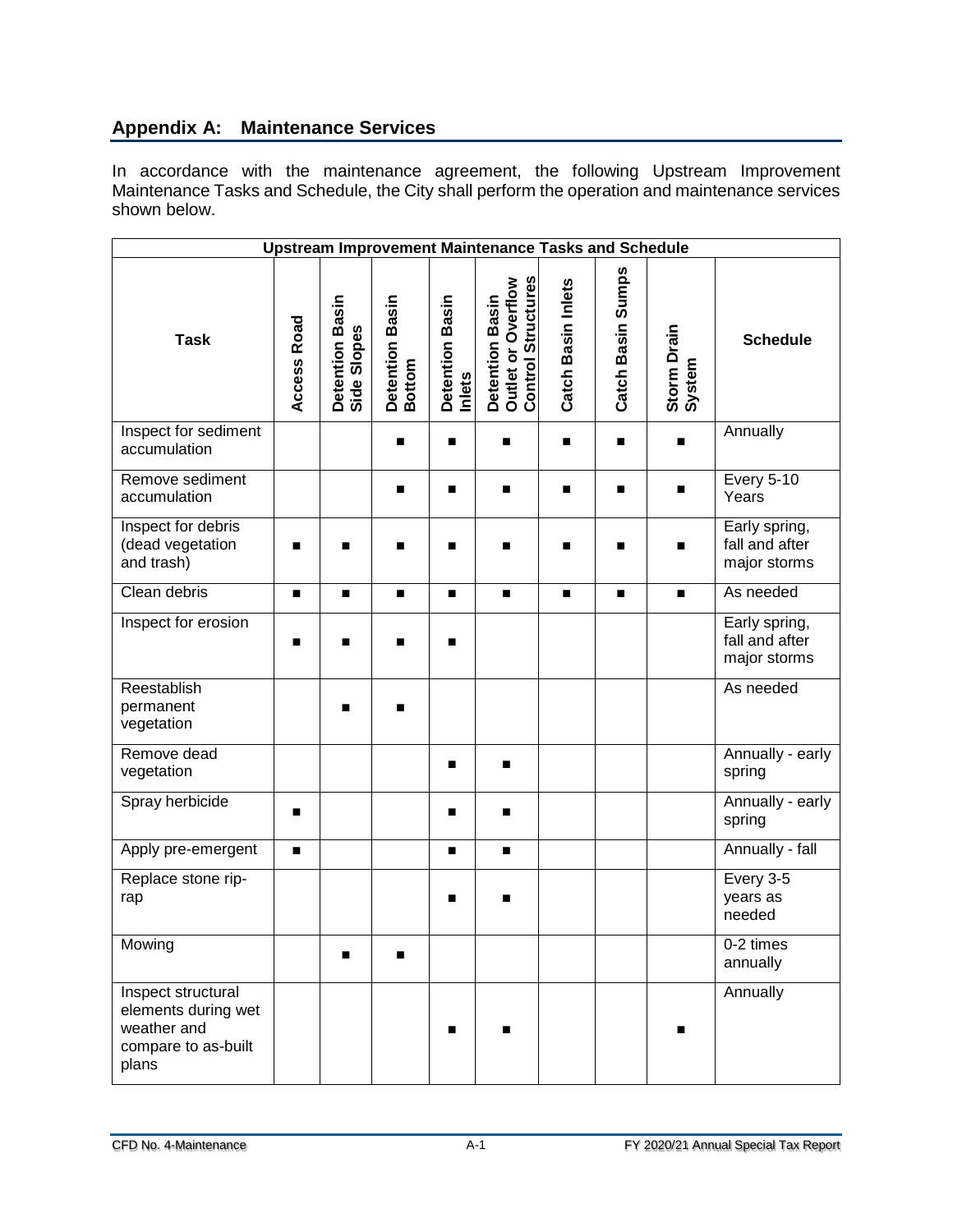| <b>Upstream Improvement Maintenance Tasks and Schedule</b>                                   |                |                                   |                                     |                           |                                                                    |                    |                   |                       |                 |
|----------------------------------------------------------------------------------------------|----------------|-----------------------------------|-------------------------------------|---------------------------|--------------------------------------------------------------------|--------------------|-------------------|-----------------------|-----------------|
| <b>Task</b>                                                                                  | Road<br>Access | Basin<br>Side Slopes<br>Detention | Basin<br>Detention<br><b>Bottom</b> | Detention Basin<br>Inlets | <b>Control Structures</b><br>Detention Basin<br>Outlet or Overflow | Catch Basin Inlets | Catch Basin Sumps | Storm Drain<br>System | <b>Schedule</b> |
| Make adjustments<br>or replacements as<br>determined by<br>annual wet weather<br>inspections |                |                                   | п                                   | п                         | $\blacksquare$                                                     |                    |                   | ■                     | As needed       |
| Keep records of all<br>inspections and<br>maintenance<br>activities                          | ■              |                                   | п                                   | ▬                         | $\blacksquare$                                                     |                    |                   |                       | Annually        |
| Keep records of all<br>costs for<br>inspections,<br>maintenance and<br>repairs               | ■              | ▬                                 | п                                   | п                         | $\blacksquare$                                                     | $\blacksquare$     | ■                 | ▬                     | Annually        |

The City shall not perform or otherwise be responsible to implement any monitoring or mitigation compliance or certify to monitoring or mitigation compliance affecting the Upstream Improvements pursuant to (i) any conservation covenant or easement and (ii) any permits issued by the United States Army Corps of Engineers or other similar governmental regulatory agencies.

No other services by the City may be implied or inferred without amendment or modification to the agreement.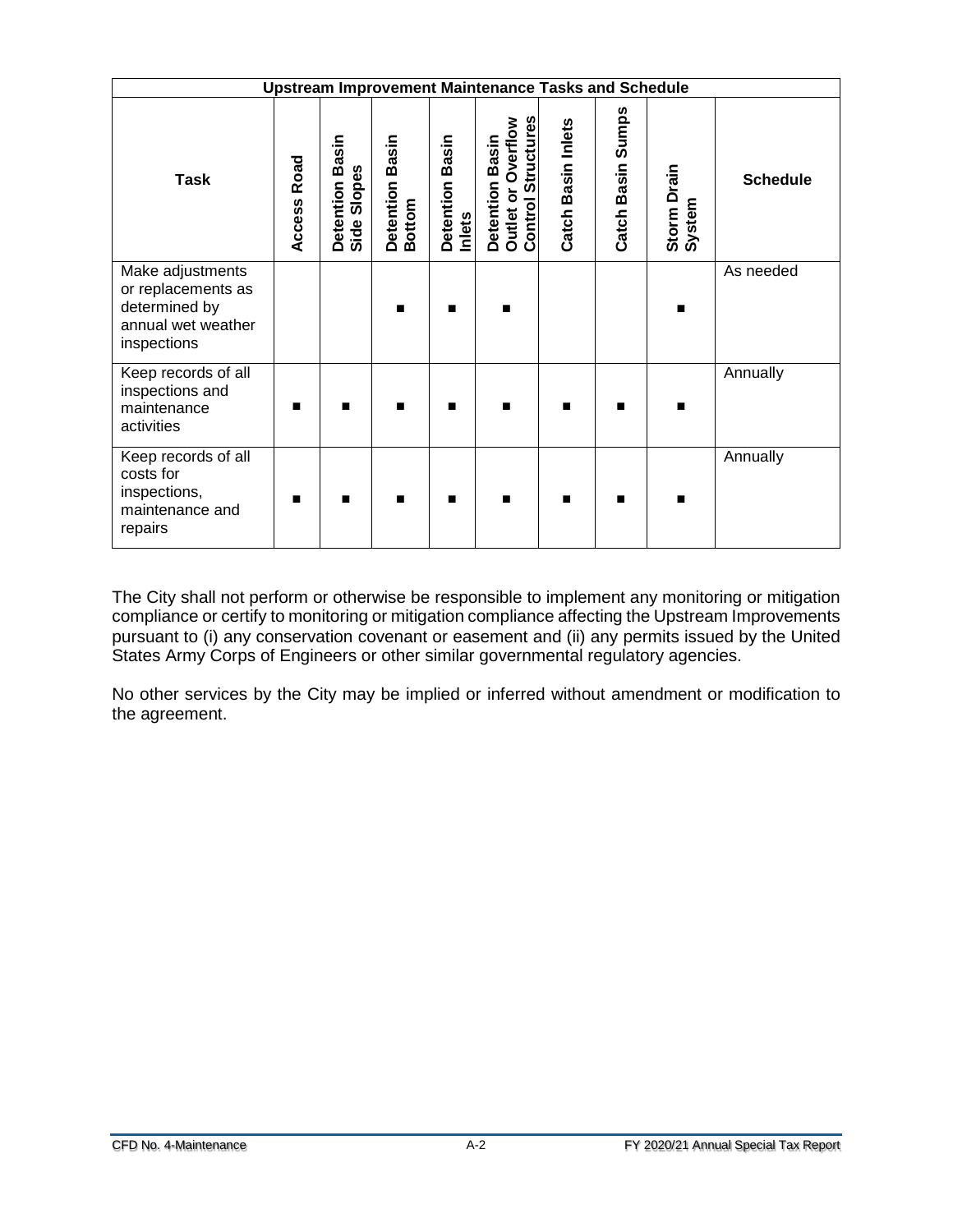<span id="page-15-0"></span>

**Map 1: CFD No. 4-M Boundary Map**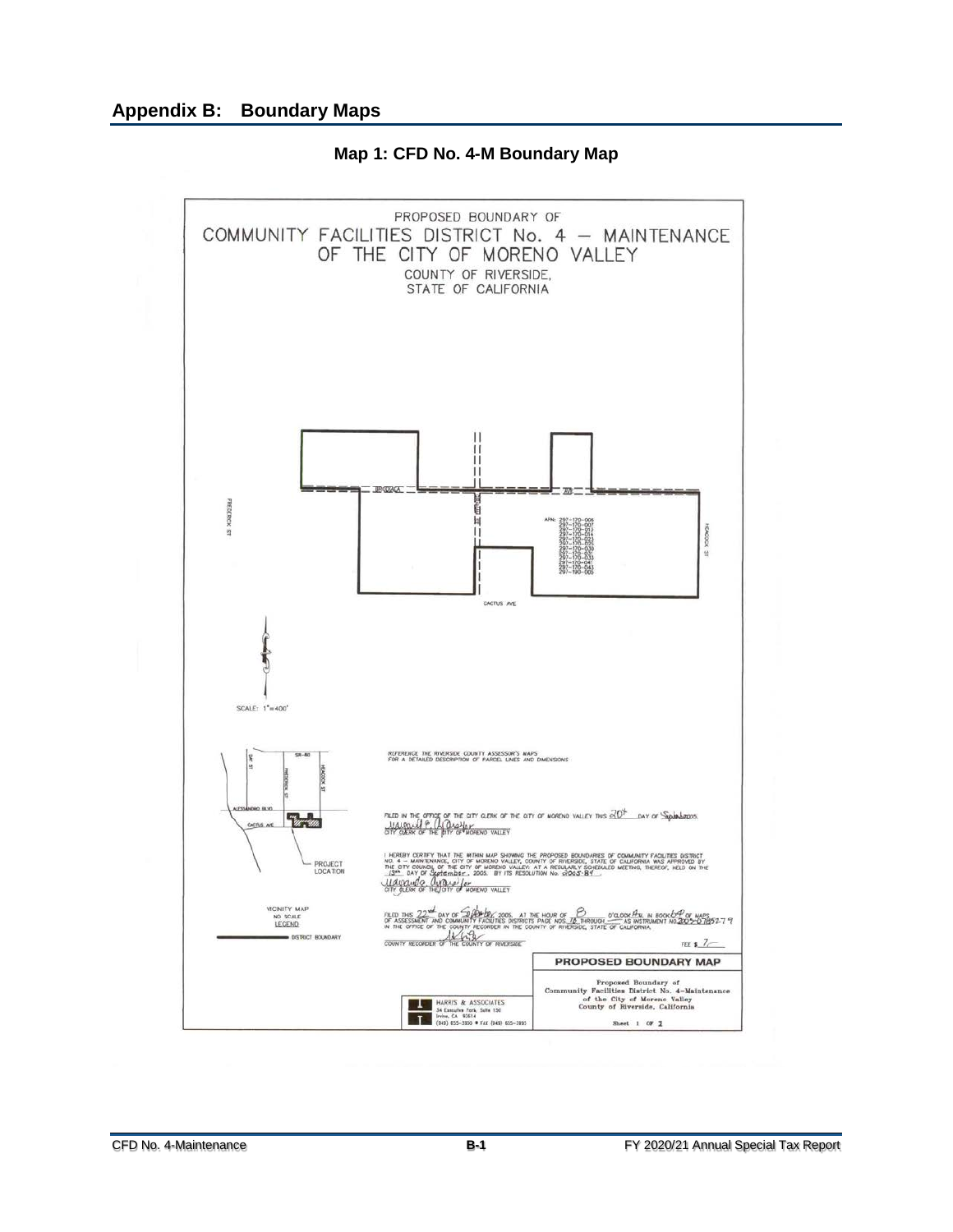<span id="page-16-0"></span>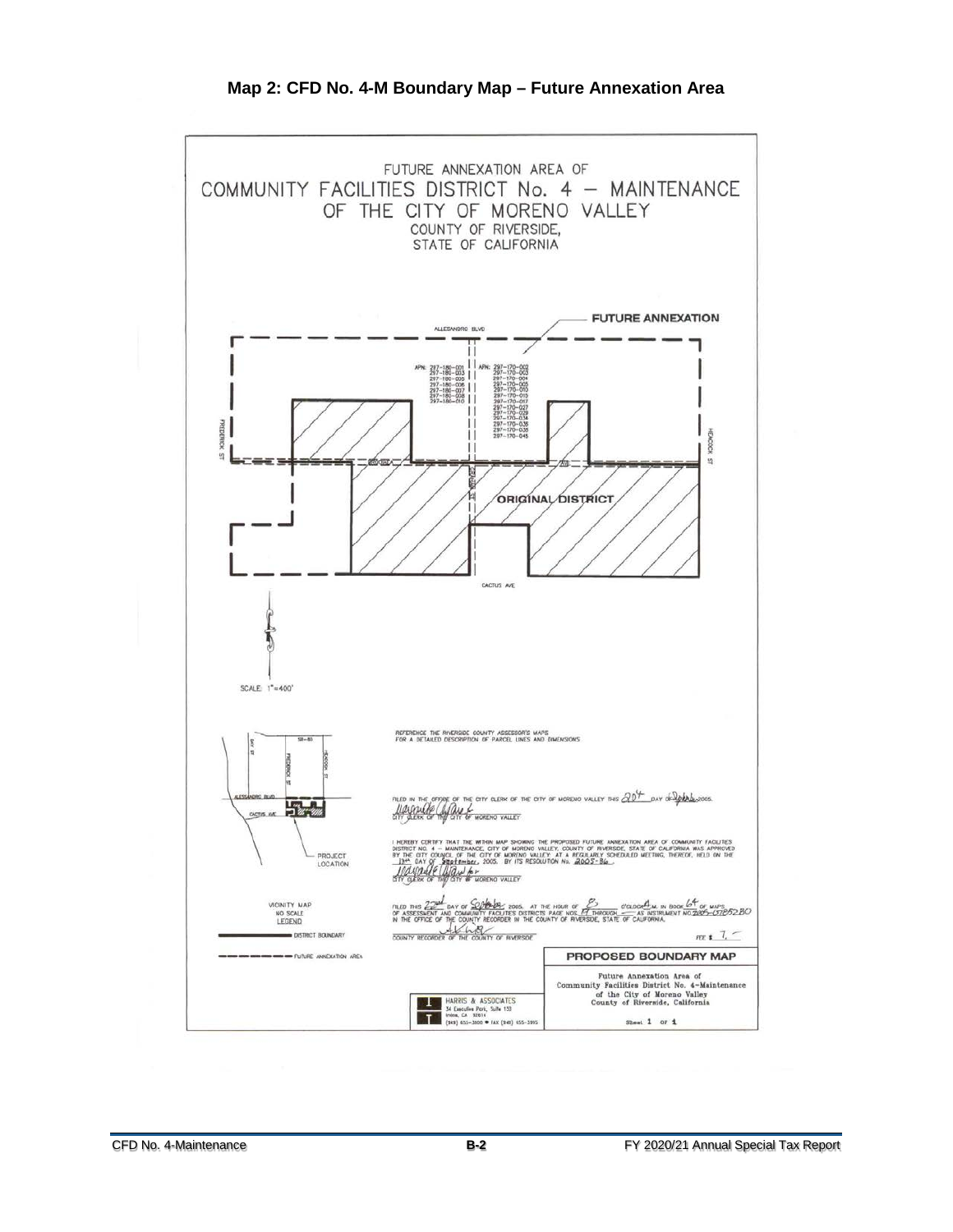<span id="page-17-0"></span>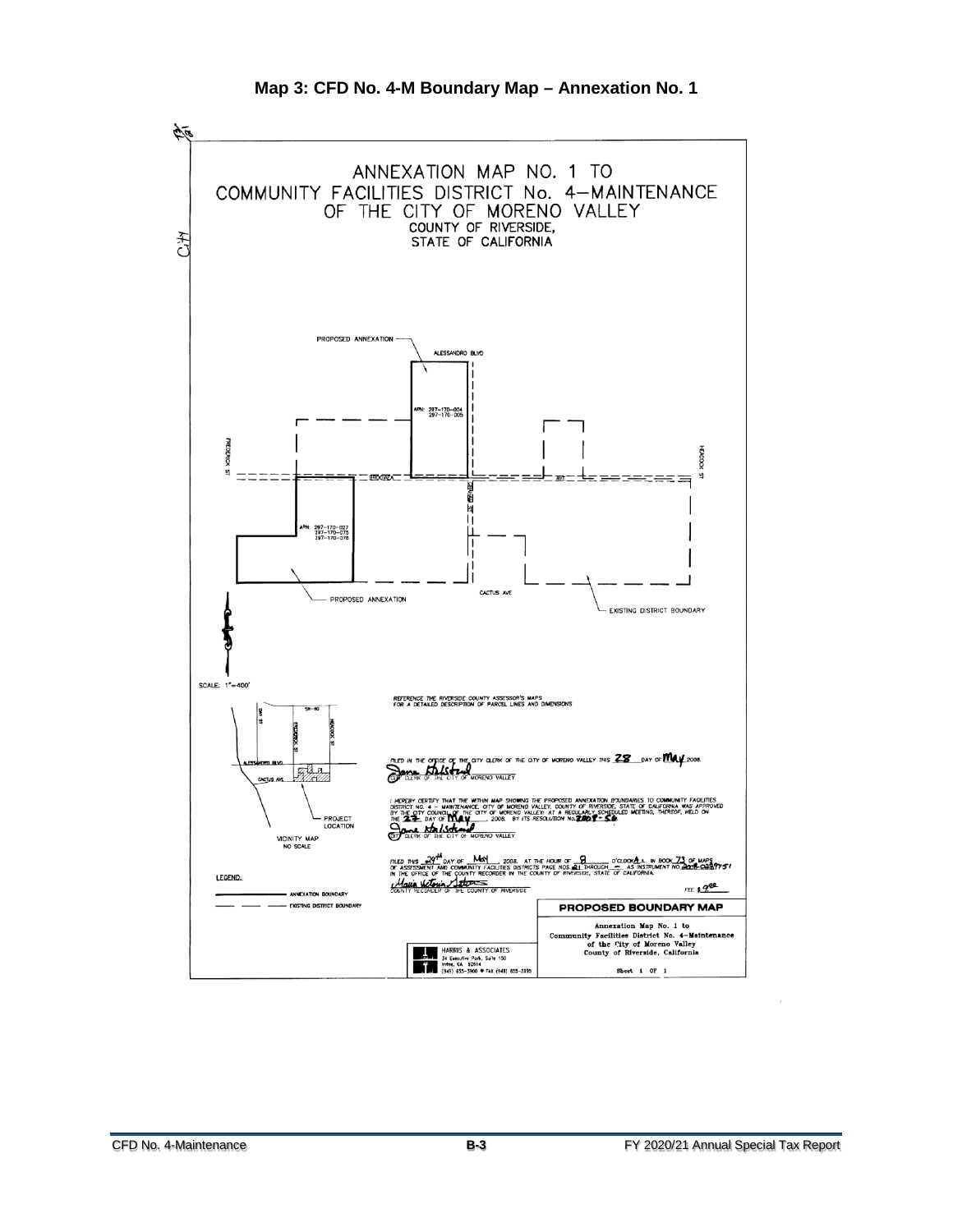<span id="page-18-0"></span>

### **Map 4: CFD No. 4-M Boundary Map – Annexation No. 2019-02**